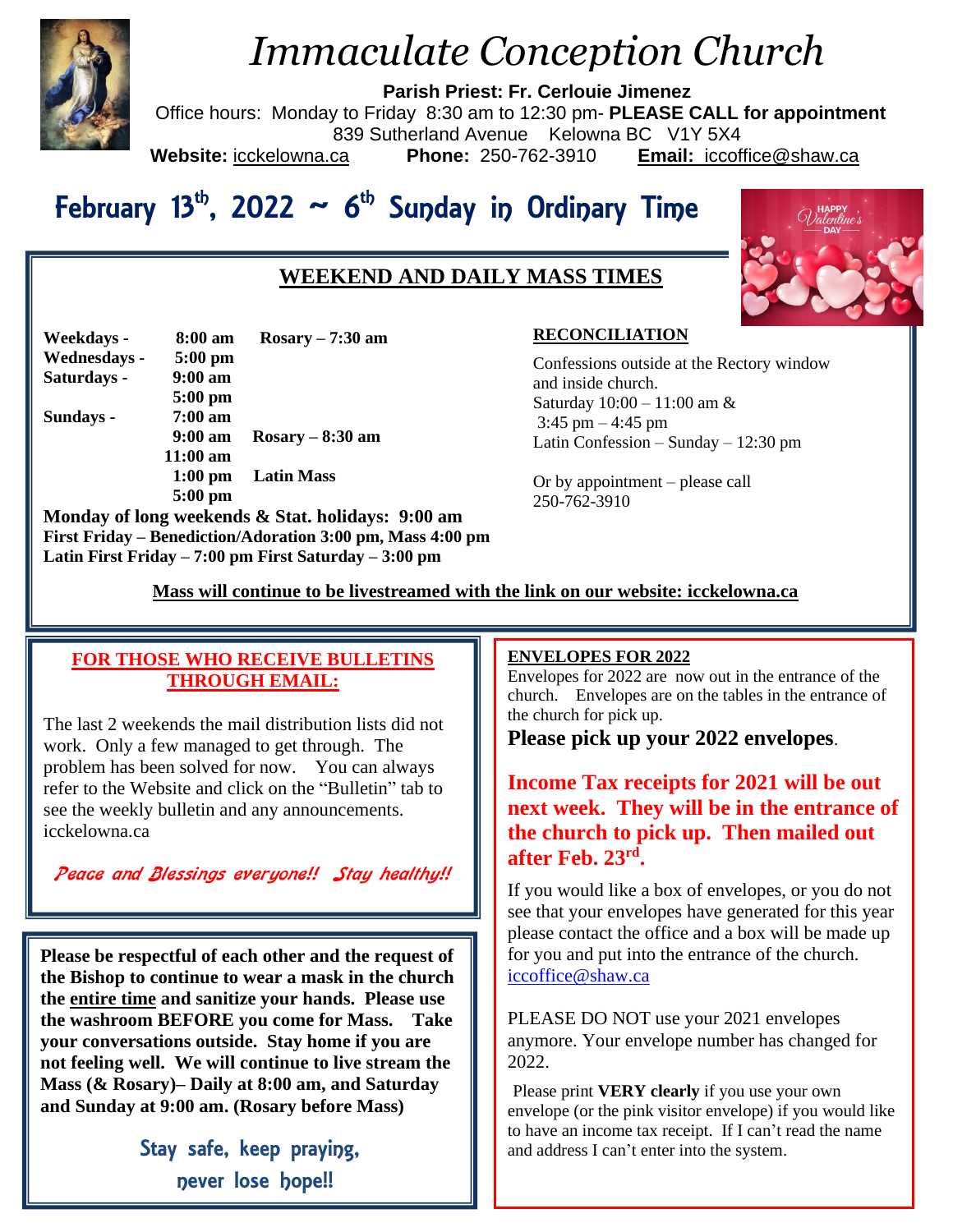#### **Parish & Religious Ed Offices PLEASE CALL OR EMAIL to make an appointment Parish Office:**

**Maureen Marks**  250-762-3910 ext. 0 or [iccoffice@shaw.ca](mailto:iccoffice@shaw.ca)

#### **Religious Ed office**

David Ziebart david@icckelowna.ca 250-762-3910 ext. 3 Leanne Hopegood [leanne@icckelowna.ca](mailto:leanne@icckelowna.ca) 250-762-3910 ext. 4

## **GRIEF TO GRACE**

Grief to Grace (healing the wounds of abuse) retreat May 25-29, 2022. For more information visit our website grieftograce.org or call Pam @ 250-255-7223.

### **IMMACULATA – GRAD SHOW FUNDRAISER**

The Grad Class of 2022 is hosting an online version of the annual tradition of the Grad Show. Purchase tickets, show snacks, and wine by calling the school office. 250-762-2730. 100% of the proceeds go to offset the cost of the grad retreat, ceremony, banquet, and scholarships. We are still collecting bottles of wine and spirits as well as silent auction donations for this event as well. More details can be found here: https://www.immaculatakelowna.ca/post/mark-yourcalendars-for-february-17th-2022

#### **Gr. 8-12 Youth Group News The Chosen Series (Season 2)**

We were thrilled with the great small group discussions we had with The Chosen series this winter so we are happy to continue with season 2 in January and February! Join us Sunday evenings from Jan. 2- Mar. 6 from 6:30 – 8:00 pm. Video followed by small group discussions and prayer**. Please note: no session Feb. 20.**

For more information or to register for our youth group events, please contact [david@icckelowna.ca](mailto:david@icckelowna.ca) or [leanne@icckelowna.ca.](mailto:leanne@icckelowna.ca)

#### **2022 CWL Annual Membership Fee - \$30.00**

Payments are accepted by cash or cheque (payable to Immaculate Conception CWL)

1. Drop payment in an envelope marked CWL into the collection basket at Mass.

Be sure to put your name, address and phone number in the envelope with the cash or cheque.

2. Drop payment off at the Parish Office or in the Secure Mailbox outside the parish office.

3. Mail via Canada Post to CWL: c/o Immaculate Conception Church, 839 Sutherland Avenue, Kelowna BC V1Y 5X4

As a member in good standing your membership assists in giving CWL a voice & support to the National sisterhood of Catholic Women.

 We promote awareness & respond to political and social issues that affect all Canadians.



#### **REMEMBER TO PRAY FOR THE ILL:**

Ξ

 $\overline{a}$ 

Luisito and Crispin Clemente, Nancy Brisson. Paul Meyer, Ginoefa Diakow, Rick Lock, Cathie Lock, Mertis Filiatrault, Sister Barbara, Candace Gilmore-Stephensen, Anne Engel, Aisley Ducharme, Tony Lunelli, Catherine Fortunat, Michael M, Trudy Szulkies, Cherie Lynn Walsh, Suzanne Crowe, Alicia L, Rosa Maria Santos, Arthur Cobham, Marcus Cresswell, Ray Pauluk, Aggie Turner, Roger Jolicoeur, Desjardines families, Rachel Donegan, & Ernie Poitras.

\*\*If you have a loved one that you would like on the prayer list or if you know of someone who no longer needs to be on the list please contact Maureen at the Parish office – 762-3910 ext. 0, or email at iccoffice@shaw.ca

#### **MASS INTENTIONS Repose – R. Intention – I.**

| Feb. 12<br>Sat. | <b>I.</b> Emily Bulman<br>$9:00$ am<br>R. Maria Teresa Gonzalez<br>$5:00 \text{ pm}$ | Sat. Feb. 19<br><b>I.</b> Marlene Hughes<br>$9:00 \text{ am}$<br><b>R.</b> Bruni family<br>$5:00 \text{ pm}$ |
|-----------------|--------------------------------------------------------------------------------------|--------------------------------------------------------------------------------------------------------------|
| Feb. 13<br>Sun. | <b>R.</b> Edward Romasz<br>$7:00 \text{ am}$                                         | Intentions of Parishioners<br>Sun. Feb. 20<br>$7:00 \text{ am}$                                              |
|                 | Intention of Parishioners<br>$9:00 \text{ am}$                                       | $9:00 \text{ am}$<br>Intentions of Parishioners                                                              |
|                 | $11:00$ am<br>Intention of Parishioners                                              | $11:00 \text{ am}$<br>Intentions of Parishioners                                                             |
|                 | <b>R.</b> Keith Fuergutz<br>$5:00 \text{ pm}$                                        | $5:00 \text{ pm}$<br><b>I.</b> Fr. Sebastian                                                                 |
|                 |                                                                                      |                                                                                                              |
| Mon. Feb. 14    | <b>I.</b> Marks family<br>8:00 am                                                    | $9:00 \text{ am}$<br>Mon. Feb. 21<br>- Jolana Dusik<br>L.                                                    |
| Tues. Feb 15    | <b>I.</b> Dr. Steve Malfair<br>$8:00 \text{ am}$                                     | $8:00 \text{ am}$<br>Tues. Feb. 22<br><b>R.</b> Landry family                                                |
| Wed. Feb. 16    | <b>I.</b> Sophia Zanardo<br>8:00 am                                                  | Wed. Feb. 23<br>Neal King<br>$8:00 \text{ am}$<br>$\mathbf{I}$ .                                             |
|                 | Souls in Purgatory<br>$5:00 \text{ pm}$                                              | $5:00 \text{ pm}$                                                                                            |
| Thurs. Feb. 17  | 8:00 am I. Ted & Amelia Malfair                                                      | $8:00 \text{ am}$<br>Thurs. Feb. 24<br>Adrian Bell<br>L.                                                     |
| Fri<br>Feb. 18  | <b>R.</b> Wayne Zuccato<br>8:00 am                                                   | Fri.<br>$8:00$ am<br>Feb. 25<br><b>R.</b> Lunelli family                                                     |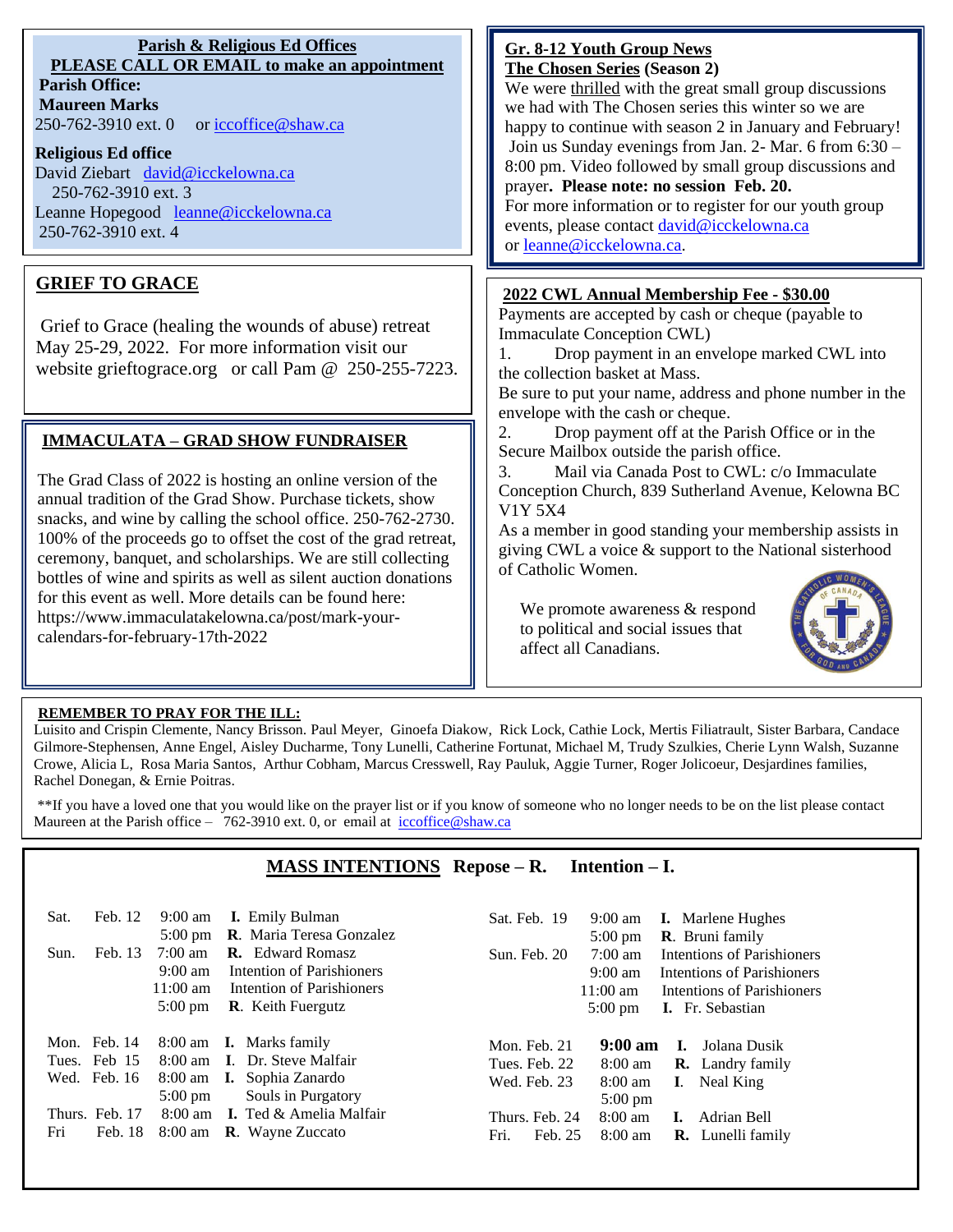#### *St. Vincent de Paul*

Dear friends of our little Society, your 2021 tax receipts are in the mail. If there are any concerns please email [icc.ssvp@gmail.com](mailto:icc.ssvp@gmail.com) or call 250 826 5562



We are privileged to have a volunteer from Immaculata High School this semester. Clare is working with us to sort our archives. We have many pictures with no names. if you were part of our society in the 90's and early 2000's, we would be privileged to have you contact us and help us with identifying people, there are many, many happy faces at Christmas parties over the years. Thank you again for being a friend to those in our community who need our caring and support. Our friend Jesus walks with us all but especially with those on the margins.

Let us walk together as Jesus showed us.

For those who are able to give financially, we are now able to accept e-transfer donations at icc.ssvp@gmail.com, or through our National website: ssvp.ca

Click donate and choose Immaculate Conception Kelowna.

Thank you for your generosity to those in need.

**ABORTION HEALING RETREAT**: Many women, men,

couples & relatives who have had an abortion experience, suffer emotional & spiritual pain, afraid to reveal their deep secret. We invite you to come on a Rachel's Vineyard Weekend Retreat where you will receive God's mercy, compassion & grace replacing shame, guilt, anger, & grief. Registering now. Confidentiality assured.

#### **March 11-13, 2022**

[www.rachelsvineyardkelowna.com](http://www.rachelsvineyardkelowna.com/) [info@rachelsvineyardkelowna.com](mailto:info@rachelsvineyardkelowna.com) , 250 -762-2273

# *Rachel's Corner*

*"Be intentional with that pain you are feeling and realize there is no time limit as you deal with deep hurts. Some wounds when left to themselves will only get infected and get worse with time. It is good to acknowledge and make space for that grief in your life, instead of just ignoring it and pretending it is not there."* - Debra Fileta, LPC

Have you allowed yourself to grieve your loss due to an abortion decision? Has the shame and regret been weighing you down? Join us on a Rachel's Vineyard™ Retreat and find freedom and peace in acknowledging your pain and allowing the healing to begin.

> [info@rachelsvineyardkelowna.com](mailto:info@rachelsvineyardkelowna.com) [www.rachelsvineyardkelowna.com](http://www.rachelsvineyardkelowna.com/) f Rachel's Vineyard Kelowna 250-762-2273

# **Kamloops, BC V2B 3H5 ICC STUDENT SPONSORSHIP – HAITI**

Our parish is proud to provide support for a school in Haiti, Institute Mixte Remax (IMR), through a<br>local charity, Haiti in My Heart (HIMH) founded by one of our own parishioners, Louise Elliott, in zoris. We are providing an education for To<br>students at IMR – tuition, books, uniform, and a local charity, Haiti in My Heart (HIMH) founded 2015. We are providing an education for 10 daily hot lunch!

daily hot lunch!<br>IMR opened its doors in 2011 with 2 classrooms, 50 students, and 5 unpaid staff. Today, the school<br>educates 300 students from preschool to Grade 9 **employs over 25 Haitian staff, and provides 65,000** educates 300 students from preschool to Grade 9, daily lunches each school year!

tuatry functies each send year.<br>Over the next several months, we'll be introducing you to the 10 students we support, here in the bulletin, in the church foyer, and we have our own **IMP** special weblink with HIMH found here:<br>https://www.haitiinmy.heart.ca/icc-parish you to the 10 students we support, here in the [https://www.haitiinmyheart.ca/icc-parish.](https://www.haitiinmyheart.ca/icc-parish)

This week, meet 4 year old Nachaica!

We'll also keep you updated on the school and how our impact is making a difference in the lives of children and families in Haiti. We hope you enjoy "meeting" our students! Please keep the students<br>and their families in your prayers! **from preschool to Grade**  our impact is making a difference in the lives of and their families in your prayers!

**9, employs over 25 Haitian Nachaica Maxius, 4 years old, Preschool A** Nachaica has attended IMR since she was two<br>years old. She has 3 siblings and lives at home with her parents. Nachaica has attended IMR since she was two



 $\overline{a}$